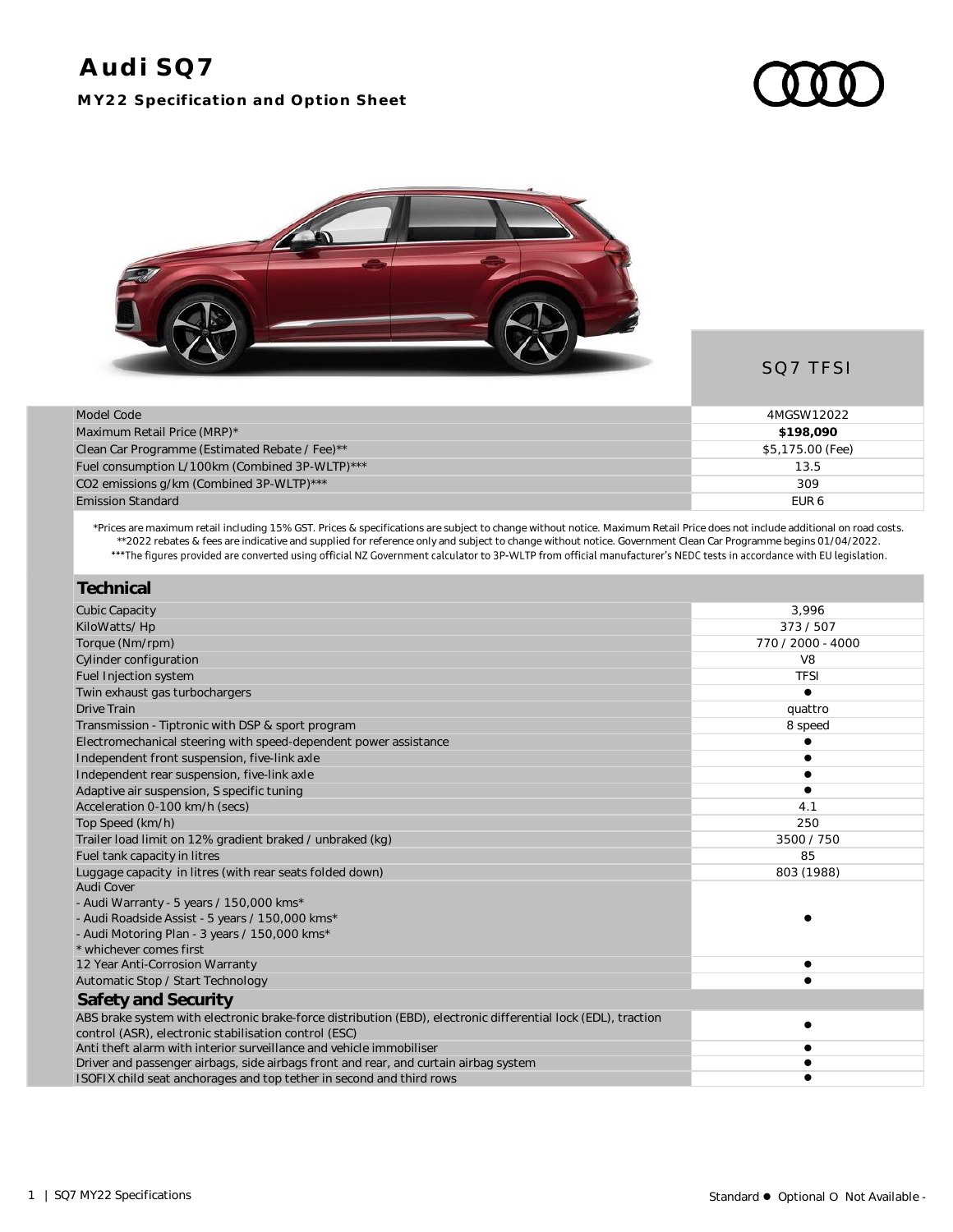

SQ7 TFSI

| Model Code                                                                                                 | 4MGSW12022 |
|------------------------------------------------------------------------------------------------------------|------------|
| Maximum Retail Price (MRP)*                                                                                | \$198,090  |
| <b>Driver Assistance Systems</b>                                                                           |            |
| Adaptive cruise control with efficiency assist, swerve assist, turn assist and emergency assist            | $\bullet$  |
| Audi Lane Change Assistant with exit warning system and rear cross traffic alert                           | $\bullet$  |
| Audi Pre Sense Front - with Collision Avoidance Assist and Turn Assist                                     |            |
| Audi Pre Sense Rear                                                                                        |            |
| <b>High Beam Assist</b>                                                                                    |            |
| Front cross traffic assist                                                                                 |            |
| Audi parking assist plus with display of surroundings                                                      |            |
| 360 camera                                                                                                 |            |
| Exterior                                                                                                   |            |
| Alloy wheels - 21" alloy wheels in 5-spoke blade style, black, diamond turned (Audi Sport)                 |            |
| Tyres - 285/40 R21                                                                                         |            |
| Tyre repair mobility kit                                                                                   |            |
| All wheel steering                                                                                         |            |
| Exterior mirrors - electrically adjustable, heated, memory function and automatically dimming              |            |
| Exterior mirror housings in Aluminium look                                                                 |            |
| LED daytime running lights                                                                                 |            |
| Light and rain sensor                                                                                      |            |
| HD Laser Matrix LED headlights with dynamic light design and dynamic indicators                            |            |
| LED rear lights with dynamic light design and dynamic indicators                                           |            |
| <b>Privacy Glass</b>                                                                                       |            |
| Roof rails - anodised aluminium                                                                            |            |
| Trailer hitch, electric swiveling.                                                                         |            |
| European style 50mm ball size. Requires safety chain bracket to be fitted locally                          |            |
| Tyre pressure monitoring system                                                                            |            |
| Interior                                                                                                   |            |
| Air conditioning, four zone                                                                                | $\bullet$  |
| Audi Smartphone Interface (Apple Car Play and Android Auto)                                                |            |
| Wireless Apple Carplay - only for Apple iphone with iOS 9 and above                                        |            |
| Audi Virtual Cockpit - Fully digital instrument cluster, with 12.3" high resolution LCD screen             | $\bullet$  |
| Auto dimming interior mirror                                                                               |            |
| Bluetooth interface - for hands-free mobile phone connectivity and Bluetooth audio streaming (depending on |            |
| compatibility of mobile phone)                                                                             |            |
| Premium sound system with 3D sound                                                                         | $\bullet$  |
| Convenience key with sensor controlled release of the luggage compartment lid including electric luggage   |            |
| compartment cover                                                                                          |            |
| Power assisted closing doors                                                                               |            |
| Electric front seats with lumbar support, memory function for both front seats                             |            |
| Headlining in black cloth                                                                                  |            |
| Head-up display                                                                                            |            |
| Heated front and rear seats                                                                                |            |
| Inlays in Matt brushed aluminium                                                                           |            |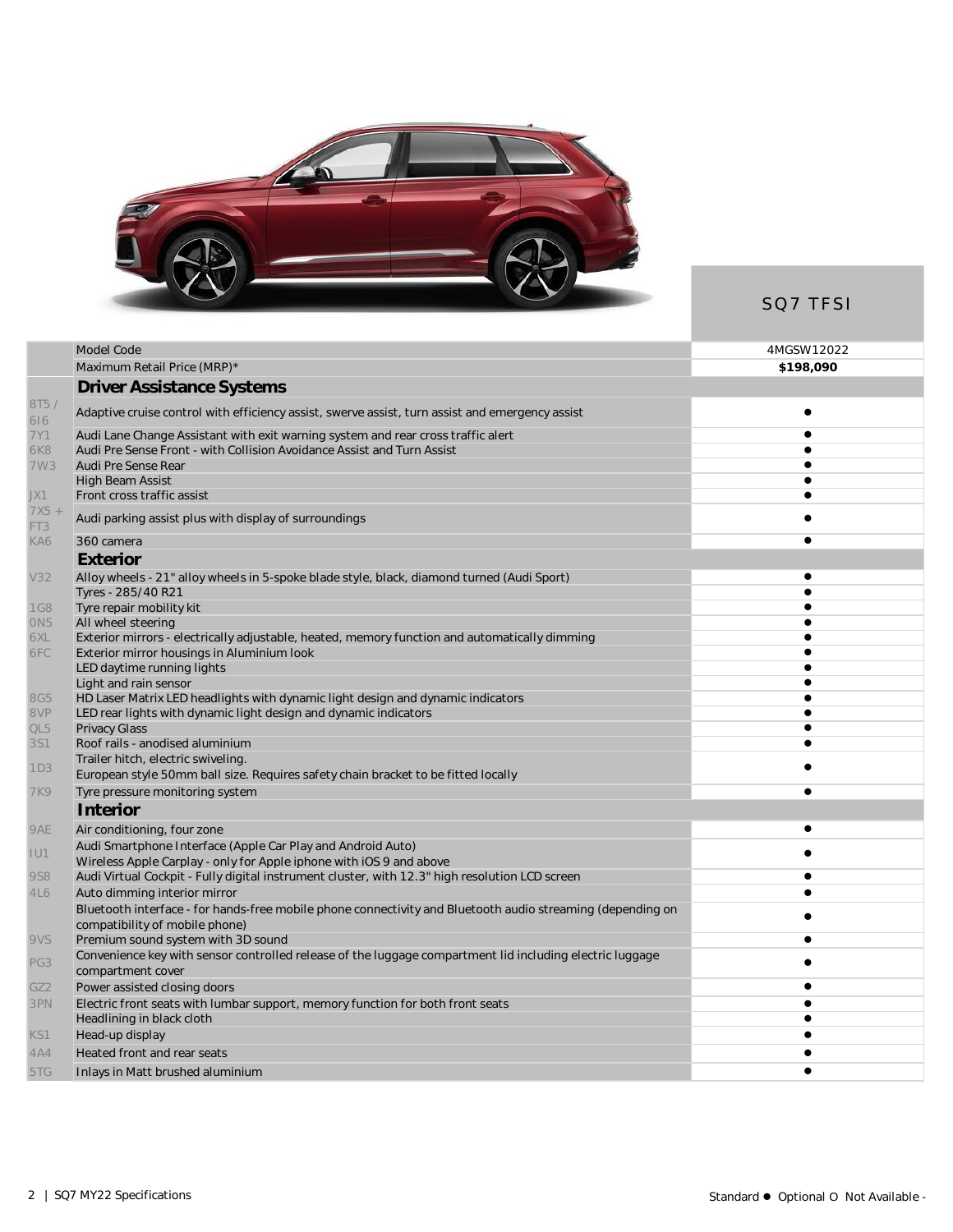

SQ7 TFSI

|             | Model Code                                                                                         | 4MGSW12022 |
|-------------|----------------------------------------------------------------------------------------------------|------------|
|             | Maximum Retail Price (MRP)*                                                                        | \$198,090  |
|             | Ambient lighting package - in addition to standard LED lighting packge:                            |            |
|             | - Countour lighting for centre console                                                             |            |
| QQ2         | - Ambient lighting for centre console                                                              |            |
|             | - Front and rear illuminated door sill plates                                                      |            |
|             | - Interactive colour profiles (includes 3 pre-defined profiles controlled via MMI)                 |            |
| 3CX         | Luggage net                                                                                        | $\bullet$  |
|             | MMI Navigation Plus with MMI touch response                                                        |            |
| 7UG         | - Main display 10.1 inch, incl, haptic feedback<br>- Lower display 8.6 inch, incl. haptic feedback |            |
|             |                                                                                                    |            |
|             | Audi Connect                                                                                       |            |
|             | Audi Connect Data Module (IV8)                                                                     |            |
|             | - Audi Connect Enabler<br>- Audi Connect SIM                                                       |            |
|             | - WiFi Hotspot (excl. data)                                                                        |            |
|             | - Audi connect Navigation and infotainment plus (3 years) (IT3)                                    |            |
|             | - Online search for navigation destinations                                                        |            |
|             | - Detailed Point of Interest display                                                               |            |
|             | - Online traffic information                                                                       |            |
|             | - Online parking information                                                                       |            |
|             | - Weather information                                                                              |            |
| <b>IV8/</b> | - myAudi Navigation                                                                                |            |
| IT3/        | - Navigation with Google Earth                                                                     |            |
| IW3         | - Map update online                                                                                |            |
|             | - Safety & Service (10 years) (IW3)                                                                |            |
|             | - Audi Service Request                                                                             |            |
|             | - Audi Roadside Assistant                                                                          |            |
|             | - Emergency Call                                                                                   |            |
|             | - Security & Convenience (3 years)                                                                 |            |
|             | - Vehicle Status Report<br>- Car Finder                                                            |            |
|             | - Theft Alarm Notification                                                                         |            |
|             | - Remote Lock / Unlock                                                                             |            |
|             | - Remote Horn & Light                                                                              |            |
|             | - Geofencing, Speed Alert                                                                          |            |
| 5KL         | Seven seat configuration                                                                           |            |
|             | Split folding rear seat                                                                            | $\bullet$  |
| Q4Q         | Sports Plus front seats, with pneumatic adjustment of side bolsters and lumbar support             |            |
| 1XP         | 3 spoke leather steering wheel in sports design, multifunction with shift paddles and heating      |            |
| NOQ         | Upholstery - Valcona leather with diamond stitching and S embossing in front seat backs            |            |
|             | Third seat row - 100% synthetic leather                                                            | $\bullet$  |
|             |                                                                                                    |            |